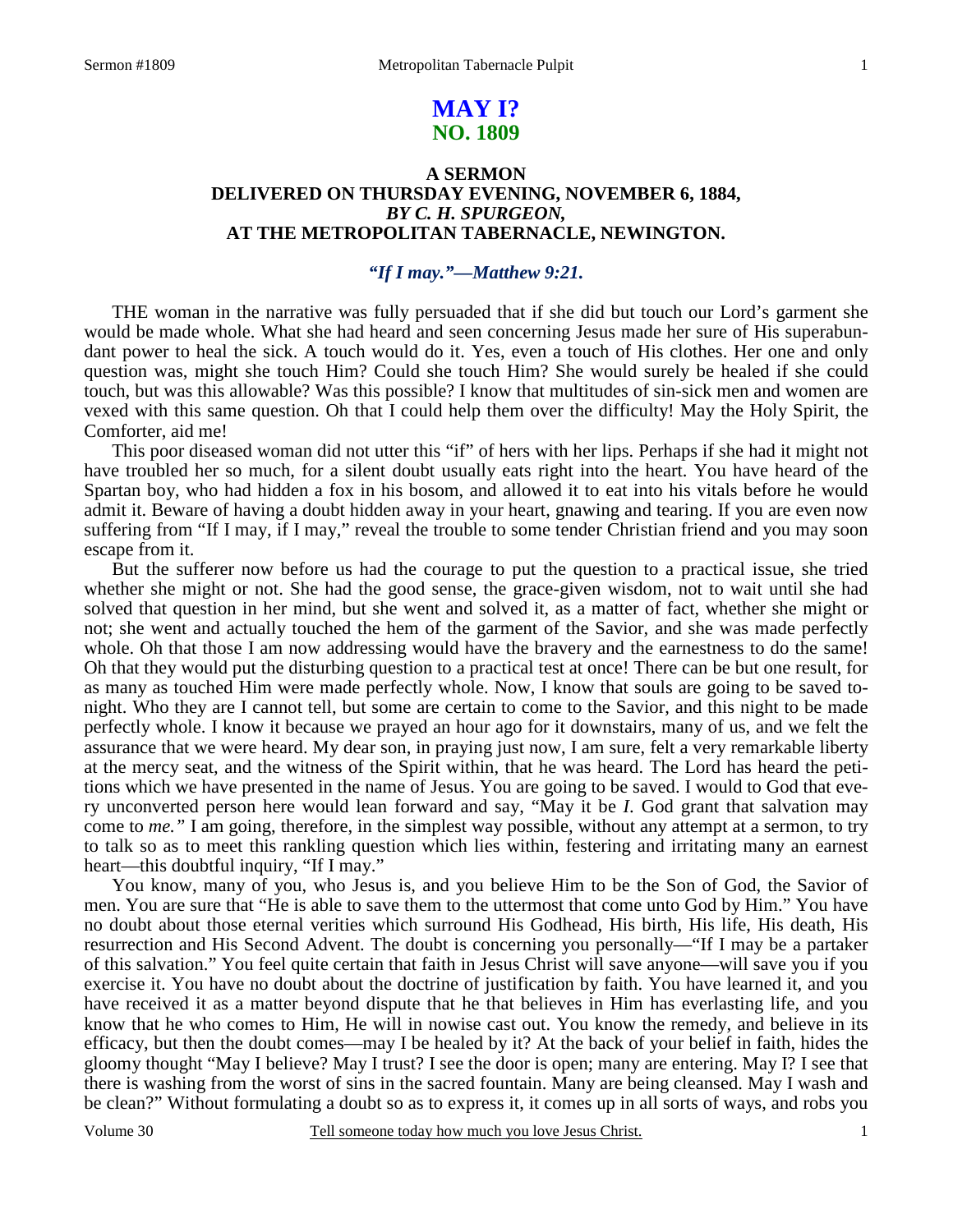of all comfort, and indeed, of all hope. When a sermon is preached it is like as when one sets a table out with all manner of dainties, and you look at it, but do not feel that you have any right to sit down and partake. This is a wretched delusion. Its result will be deadly unless you are delivered from it. Like a harpy, it preys upon you, croaking forever. When you see the brooks flowing with their sparkling streams, and you are thirsty, does the thought arise in your heart that you are not permitted to drink? If so, you are out of your mind, you talk and think like one bereft of reason. Yet many are in this state spiritually. This doubting your liberty to come to Jesus is a very wretched business, it mars and spoils your reading and your hearing and your attempts to pray, and you will never get any comfort until this question has been answered in your heart once and for all—"May I?"

 Our Authorized Version may not be exactly correct in this passage, but I do not care whether it is or not, so far as my address is concerned, for it does not depend upon the accuracy of a text. I am quite satisfied to preach from it tonight, but there is another translation in the Revised Version, which I dare say is more accurate. I will preach from that when I have done with the first. This shall be our subject—"If I may"; or first, *"if I may be allowed,"* secondly, *"if I may be enabled,"* thirdly, *"if I actually do."* This last is the Revised Version, *"If I do* but touch the hem of His garment I shall be made whole."

**I.** First, take it as we have got it here, "IF I MAY BE ALLOWED, or permitted, to touch the hem of His garment, I shall be made whole." That is your difficulty, is it?—Whether you have liberty and warrant to come and trust Christ—whether you, such a sinner as you are, are permitted to repose your soul upon His great atonement and His finished work. Let me reason with you a little.

 In the first place, you are quite sure of this—that *there is nothing to forbid your coming and resting your guilty soul upon Christ*. I shall defy you, if you will read all the Old and New Testament through, to put your finger upon a single verse in which God has said that you may not come and put your trust in Christ. Perhaps you will reply that you do not expect to read it in the Bible, but God may have said it somewhere where it is not recorded. Well, I answer you there, for He says, "I have not spoken in secret, in a dark place of the earth: I said not unto the seed of Jacob, Seek you Me In vain." Now, He has bidden you over and over again to seek His face, but He has never said that you shall seek His face in vain. Dismiss that thought. Again I return to what I have said, there is nothing in the Scripture that refuses you permission to come and repose your soul once for all upon Christ. It is written, "Whosoever will, let him take the water of life freely." Does that exclude you? It is written, "Whosoever shall call upon the name of the Lord shall be saved." Does that shut you out? No, it includes you, it invites you; it encourages you. And I come again to what I have said—that nowhere in the word of God is it written that you will be cast out if you come, or that Jesus Christ will not remove your burden of sin if you come and lay it at His feet.

 Ah, no, a thousand passages of Scripture welcome you, but not one stands with a drawn sword to keep you back from the tree of life. Our heavenly Father sets His angels at the gates of His house to welcome all comers, but there are no dogs to bark at poor beggars, or so much as a notice that trespassers must beware. Come and welcome. There is none to say you may not.

 Further, do you not think that *the very nature of the Lord Jesus Christ should forbid your raising a doubt about your being permitted to come and touch His garment's hem?* Surely, if anyone were to paint the Lord Jesus Christ as an ascetic, repelling, with lofty pride the humbler folk who had never reached His dignity of consecration—if any were to paint Him as a Pharisee driving off publicans and sinners, or as an iceberg of righteousness chilling the sinful, it would be a foul slander upon His divine character. If anyone were to say that Jesus Christ is exacting—that He will not receive to Himself the guilty just as they are, but requires a great deal of them, and will only welcome to Himself those who are, like Himself, good, and true, and excellent, that would not be truth but the direct opposite of it, for "this man receives sinners, and eats with them," was thrown in His face when He lived here below, and what the prophet said of Him was most certainly true, if anything was ever true. "A bruised reed shall He not break, and the smoking flax shall He not quench." Little children are wonderful judges of character; they know intuitively who is kind. And so are loving women. They do not go through the processes of reasoning, but they come to a conclusion very soon as to a man's personal character. Now, the children came and clambered our Redeemer's knee, and the mothers brought their infants for His blessing. How can you dream that He will repel *you?* The women wept and bewailed Him, whoever might refuse Him they pitied him, and therefore I am sure that He is not hard to move. Therefore I want you to feel sure of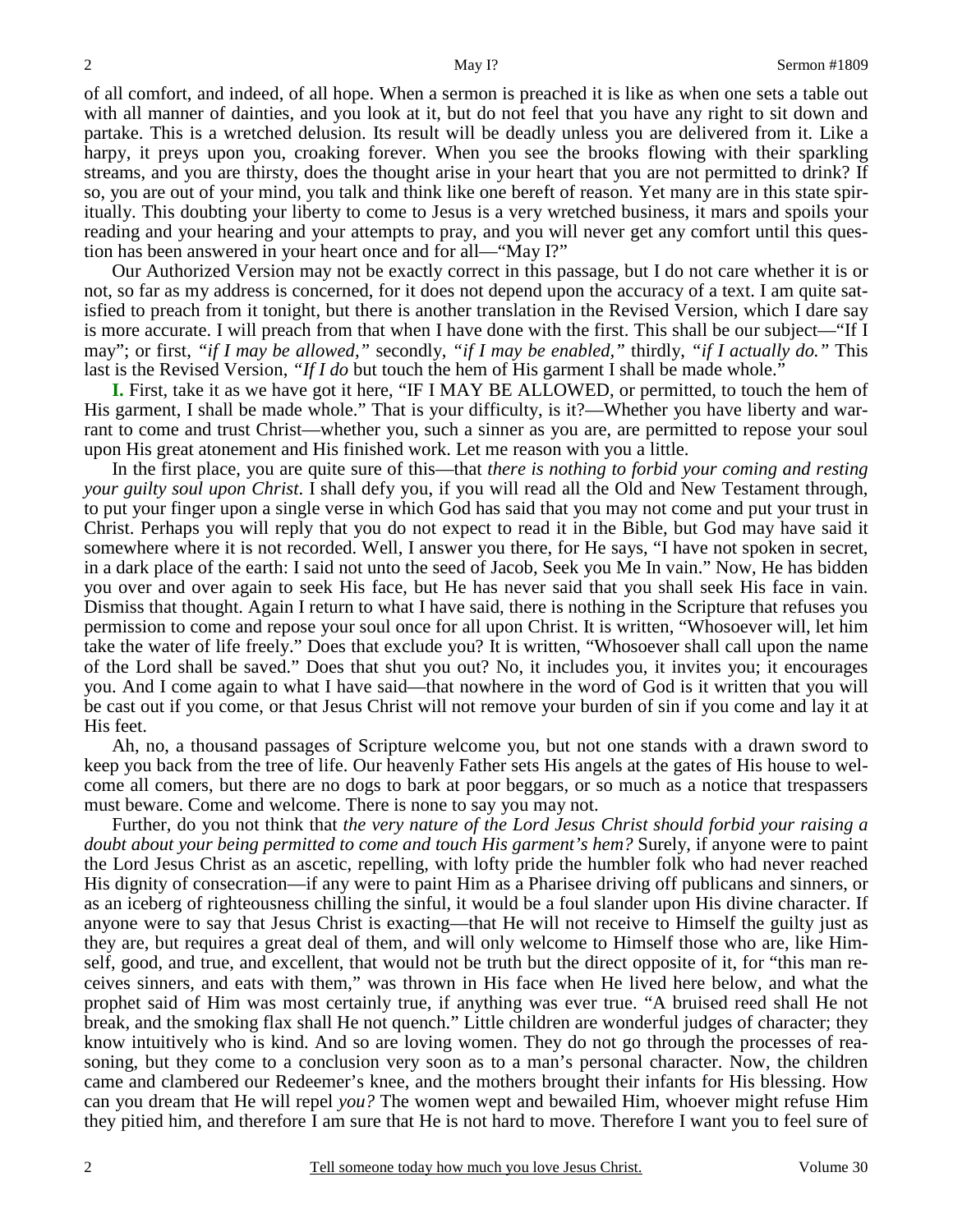this—that there is nothing in the Savior's character which can for a moment lead Him to discard you and drive you from His presence. Those who know Him best will say that it is impossible for Him to ever refuse the poor and needy. Not a blind man could cry to Him without receiving sight, or a hungry man look to Him without being fed. He was touched with a feeling of our infirmities—the most gentle, and loving, and tender of all that ever dwelt upon this earth. I pray you, then, take it for granted that you may come boldly to Him without fear of a rebuff. If He has power to heal you when you touch Him, rest assured that you may touch Him. You may believe; there is no question; for Jesus, is too loving to refuse you. It will give the Lord Jesus joy to receive you. It is not possible that He should say no to you, it is not in His nature to spurn you from His presence.

 Will you think, yet again, of *the fullness of Christ's power to save,* and make a little argument of it? Christ was so full of power to bless that the secret virtue even saturated His clothes. It overflowed His blessed person, it ran down to the skirts of His garments, yes, and it went to that blue hem which every Jew wore round about his dress—that fringe of blue. It went into that border so that if the woman did but touch the raveling of His garment, virtue would stream into her. If the touch was a touch of faith it mattered not where the contact was made. Well now, you often judge of a man's willingness to help by the power that he has. When a person has little to give he is bound to be economical in his giving. He must look at every penny before he gives it, if he has so few pence to spare. But when a nobleman has no limit to his estate you feel sure that he will freely give if his heart is generous and tender. The blessed Lord is so full of healing power that He does not need to stint Himself as to the miracles of healing He shall work, and He must be, according to the goodness of His nature, delighted to overflow, glad to communicate to those who come. You know if a city is straitened for water the corporation will send out an order that only so much may be used, and then there is a stinting of public baths, and factories, because there is a scarcity of the precious fluid. But if you go along the Thames when we have had a rainy season, you laugh at the notion of a short supply and economical rules. If a dog wants to drink from a river, nobody ever questions his right to do so. He comes down to the water and he laps, and what is more, he runs right into it, regardless of those who may have to drink after him. Look at the cattle, how they stand knee-deep in the stream and drink, and drink again, and nobody ever says, as he goes up the Thames, that those poor London people will run short of water, for the dogs and the cattle are drinking it up before it gets down to London. No, it never enters our head to petition the Conservators to restrain the dogs and the cows, for there is so much water that there must be full liberty to everyone to drink to the full. Your question is, "May I? May I?" I answer that question by this; there is nothing to forbid you, there is everything in the nature of Christ to encourage you, and there is such a fullness of mercy in Him that you cannot think that He can have the slightest motive for withholding His infinite grace.

 Moreover, suppose you come to Christ as this woman came, and touch the hem of His garment, *you will not injure Him*. You ought to hesitate in getting good for yourself if you would injure the person through whom you obtain that good. But you will not injure the Lord Jesus Christ. He perceived that virtue had gone out of Him, but He did not perceive it by any pain He felt, for rather do I believe that He perceived it by the pleasure which it caused Him. Something gave Him unusual joy. A faith-touch had reached Him through His clothes, and He rejoiced to respond by imparting healing virtue from Himself. You will not defile my Lord, O sinner, if you bring Him all your sin. He will not have to die again to put away your fresh burden of transgression. He will not have to shed one drop of blood to make atonement for your multiplied sin, the one sacrifice on Calvary anticipated all possible guiltiness. If you will come just as you are, He will not have to leave heaven again, and be born again on earth, and live another sorrowful life in order to save you. He will not need to wear another crown of thorns, or bear another wound in His hands, or feet, or side. He has done all His atoning work, do you not remember His victorious cry—"It is finished"? You cannot injure Him though all your injurious thoughts, and words, and speeches are laid upon Him. You will not be robbing Him of anything though your faith-touch should convey a life into yourself. He has such a fullness about Him that if all you poor sinners will come at once, when you have taken away all of merit that you need, there will be as much merit left as there was before. When you deal with the infinite you may divide and subtract, but you cannot diminish. If the whole race were washed in the infinite fountain of Jesus' merit, the infinite would still remain.

Let me tell you that if you come to Jesus and just trust Him tonight—only trust Him—*you shall rather benefit Him than injure Him,* for it is His heart's joy to forgive sinners. He longs and thirsts to heal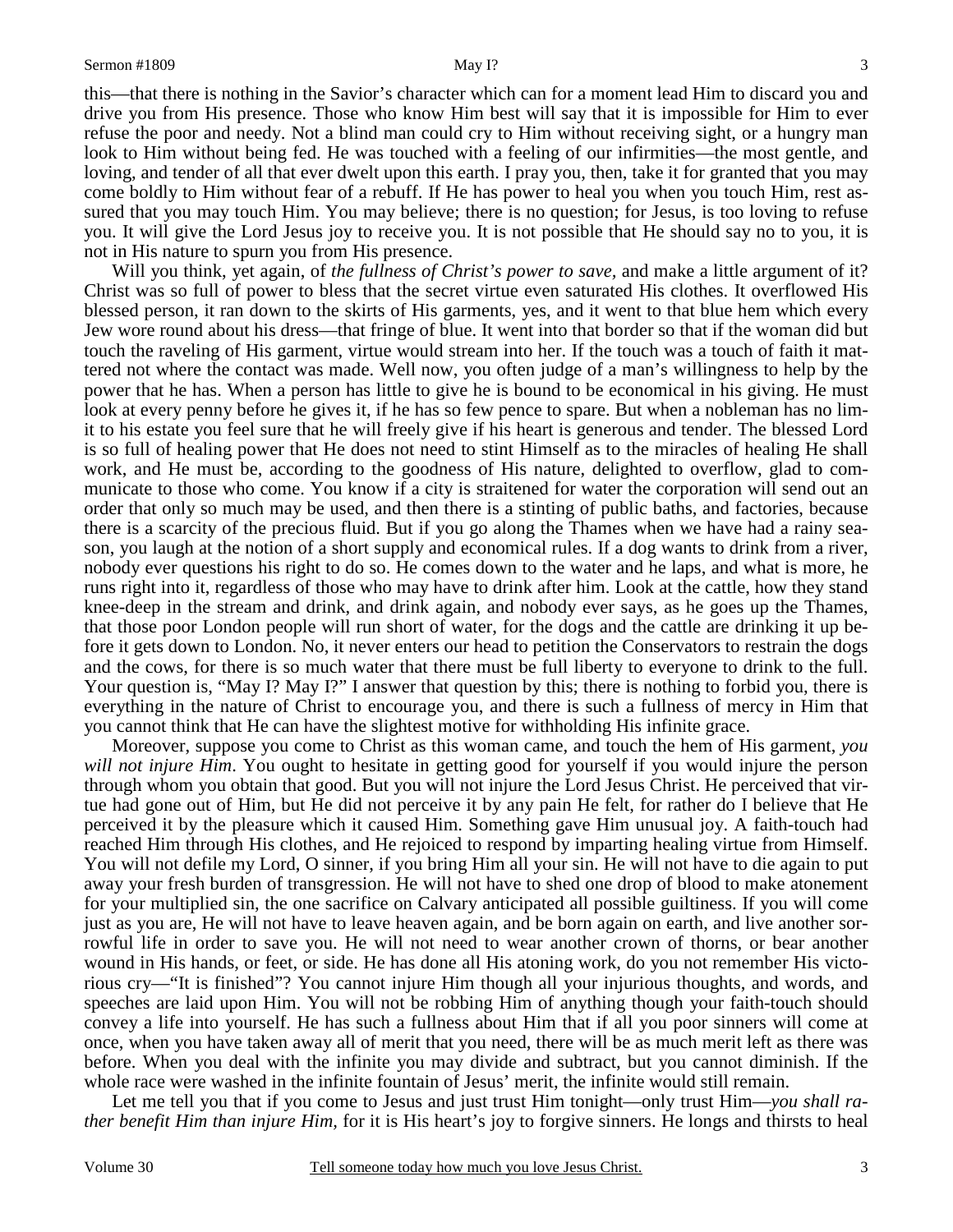wounded consciences. My Lord is hungering, even now that He is in heaven, to bring poor sinners to His Father's feet, and reconcile them unto Him, so that you will bless Him; you will increase His joy, if you will return to the great Father whose house you have left. You will delight His heart as again He finds the lost piece of money, bears back the lost sheep, and welcomes home the returning prodigal. I think you need not keep on asking, "If I may," for these cheering reasons ought to convince you that you are fully warranted to trust in Him whom God has set forth to be a prince and a Savior, to give repentance unto Israel, and remission of sins.

 Might not this also help you? *Others just like you have ventured to Him, and there has not been a case in which they have been refused*. I thought, like you, when I was a child, that the gospel was a very wonderful thing, and free to everybody but myself. I should not have wondered at all if my brother and sisters as well as my father and mother had been saved, but, somehow, I could not get a hold of it myself. It was a precious thing, quite as much out of my reach as the Queen's diamonds. So I thought. To many the gospel is like a tram-car in motion, and they cannot jump upon it. I thought surely everybody would be saved, but I would not, and yet, soon after I began to cry for mercy I found it. My expectations of difficulty were all sweetly disappointed. I believed and found immediate rest unto my soul. When I once understood that there was life in a look at the crucified One, I gave that look, and I found eternal life. Up to now I have never met with anybody who gave that look and was repulsed, but they all say—

> *"I came to Jesus as I was, Weary and worn and sad; I found in Him a resting place, And He has made me glad."*

Nobody ever bears a contrary witness. I challenge the universe to produce a man who was chased from Christ's door, or forbidden to find in Him a Savior. I pray you therefore observe that since others have come this way to life and peace, God has appointed it to be the common thoroughfare of grace. Poor guilty sinners, there is a sign set up, "This way for sinners: This way for the guilty: This way for the hungry: This way for the thirsty: This way for the lost. Come unto Me, all you that labor and are heavy laden, and I will give you rest." Why, surely, you need not say, "If I may."

 And why do you think—and that is one more question I would put to you—*why do you think that the Lord Jesus Christ in His mercy has led you here tonight?* "Oh, I always come," says one. Then what has induced you always to come where Christ is talked about so much, and where He saves so many? Surely the Lord means to accept you if you will believe on Jesus! "But I do not usually come here," says one, "I only stepped in here tonight; I am afraid, out of curiosity." Yes, curiosity moved you, but may it not be that compassion moved God to guide you here? I like to hear a wife say, "My husband is not a member of the church, sir, but he comes to hear the gospel, and therefore I have hope for him." Yes, yes, if we get them into the battle a shot will come their way one of these days. I love to see yon hungry sparrows round about the window; they will get courage enough to pick up a crumb of mercy one of these days. I hope so. And why should it not be *now?* If the trouble is "If I may," I will ask you whether it does not help to remove that trouble to reflect that you are still on praying ground and pleading terms with God. You might long before this have been cast into despair. Should not the Lord's long-suffering lead you to repentance, and induce you to come to Christ?

 Now listen, friend, there is no room to say, "If I may," for, first of all, *you are invited* to come and accept Christ as your Savior—invited over and over again in the Word of God. "The Spirit and the bride say, Come. And let him that hears say, Come. And let him that is thirsty come. And whosoever will, let him take the water of life freely." "Ho, everyone that thirsts, come you to the waters, and he that has no money, come you, buy, and eat; yes, come, buy wine and milk without money and without price." Jesus Christ invites all those that labor and are heavy laden to come unto Him, and He will give them rest. God is honest in His invitations. You can be sure of that. If God invites you, He desires you to come and accept the invitation. After reading the many invitations of the Word of God to such as you are, you may not say, "If I may." It would be a wicked questioning of the sincerity of God.

 In addition to being invited, *you are entreated*. Many passages of Scripture go far beyond a mere invitation. God persuades and entreats you to come to Him. He seems to cry as one that weeps, "As I live, says the Lord God, I have no pleasure in the death of the wicked, but that the wicked turn from his way and live: turn you, turn you; for why will you die, O house of Israel?" Our Lord and Master when He made the feast, and they that were bidden did not come, sent out His servants to compel them to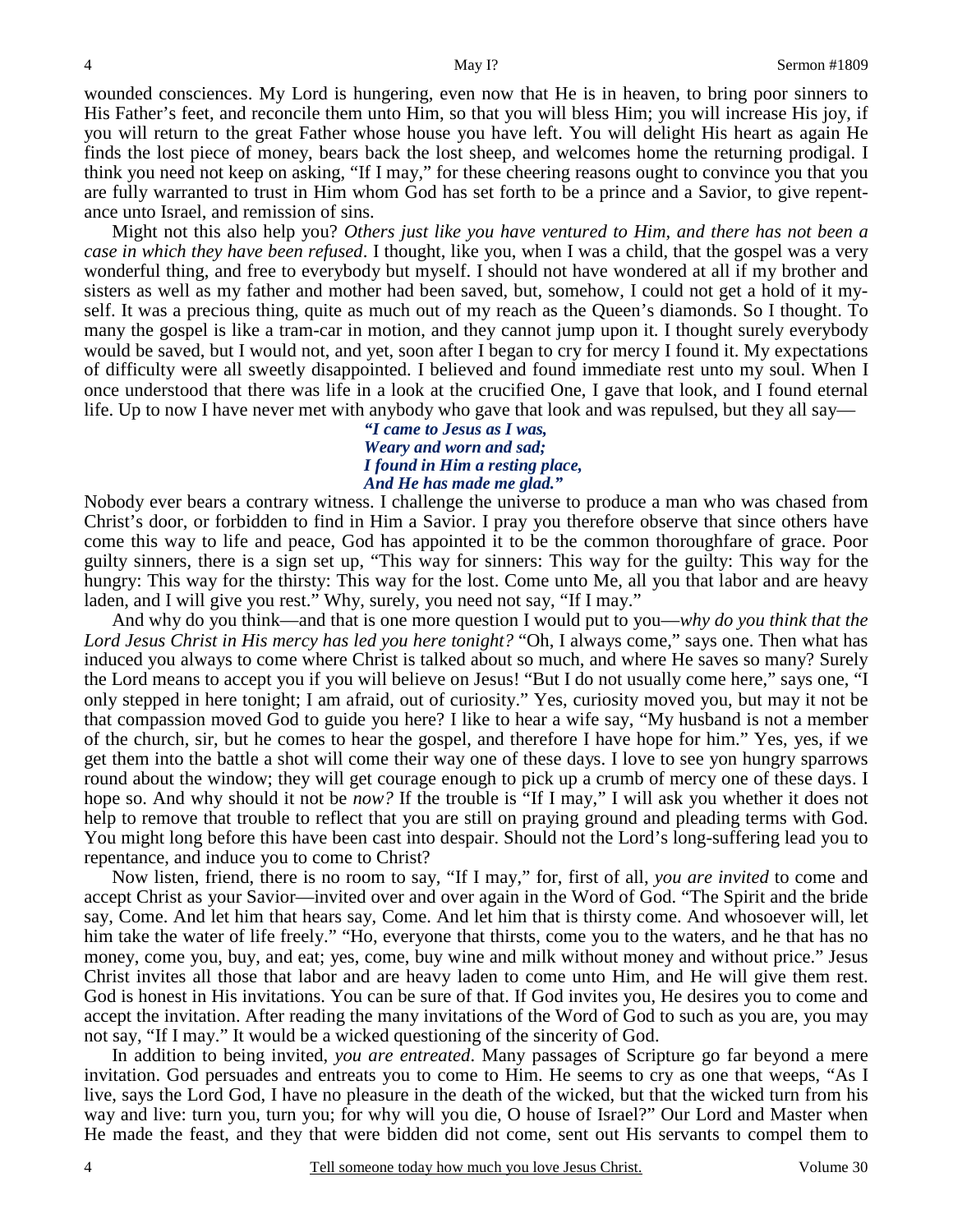come in. He used more than a bare invitation; He put forth a divine compulsion. I would entreat, persuade, and exhort all of you who have not believed in Jesus to do so now. In the name of Jesus, I beseech you seek the Lord. I do not merely put it to you, "Will you or will you not?" but I would lay my whole heart by the side of the request and say to you, "Come to Jesus. Come and rest your guilty souls on Him." Do you not understand the gospel message? Do you know what it asks and what it gives? You shall receive perfect pardon in a moment if you believe in Jesus. You shall receive a life that will never die—receive it now, quick as a lightning flash, if you do but trust in the Son of God. Whoever you may be and whatever you may have done, if you will with your heart believe in Him whom God has raised from the dead, and obey Him henceforth as your Lord and Savior, all manner of sin and of iniquity shall be forgiven you. God will blot out your iniquities like a cloud. He will make you begin *de novo—*afresh, anew. He will make you a new creature in Christ Jesus. Old things shall pass away and all things become new.

 But there is the point—believing in Jesus, and you look me in the face and cry, "But may I?" May you? Why, you are exhorted, invited, entreated to do so. Nor is this all, y*ou are even commanded to do it*. This is the commandment—that you believe on Jesus, whom He has sent. This is the gospel, "He that believes and is baptized shall be saved; but he that believes not shall be damned." There is a command, with a threat for disobedience. Shall anybody ask, "May I," after that? If I read, "You shall love the Lord your God with all your heart," do I ask, "May I love God?" If I read, "Honor your father and your mother," do I ask, "May I honor my father and my mother?" No. A command is a permit and something more. It gives full allowance and much more. As you will be damned if you believe not, you have herein, given to you a right to believe—not only permission, but a warrant of the most practical kind. Oh, can you not see it? Will you not cry unto God, "Lord, if You will damn me if I do not believe, You have in this given me a full gospel liberty to believe. Therefore I come and put my trust in Jesus."

 "If I may"—why, I think that this questioning ought to come to an end now. Will you not give it up? May the Holy Spirit show you, poor sinner, that you may now lay your burden down at Jesus' feet, and be at once saved. You may believe. You have full permission now to confess your sin and to receive immediate pardon, see if it is not so. Cast your guilty soul on Him, and rise forgiven and renewed, henceforth to live in fervent gratitude, a miracle of love.

 That is the first meaning of the text, "If I may be permitted to touch the hem of His garment, I shall be made whole."

**II.** But then there arises in other hearts this equally bitter question, "BUT CAN I? I know that I may if I can, but I cannot." This woman, seeing the crowd, might have said, "If I can touch the hem of His garment, I shall be made whole, but can I get to Him? Can a feeble person like me force my way through the throng and touch Him?"

 Now, that is the question I am going to answer. The will to believe in Christ is as much a work of grace as faith itself, and where the will is given and a strong desire, a measure of grace is already received, and with it the power to believe. Do you not know that the will to commit adultery is, according to Scripture, reckoned as adultery? "He has committed adultery with her already in his heart." Now, if the very thought of uncleanness and the will towards it is the thing itself, then a desire or will to believe contains within itself the major part of faith. I say not that it is all, but I do say this—that if the power of God has made a man will to believe, the greatest work has been done, and his actually believing will follow in due course. That entire willingness to believe is nine-tenths of believing. Inasmuch as to will is present with you, the power which you find not as yet, will certainly come to you. The man is dead, and the hardest thing is to make him live, but in the case before us the quickening is accomplished, for the man lives so far as to will, he wills to believe, he yearns to believe, he longs to believe, how much has been done for him! Rising from the dead is a greater thing than the performance of an act of life. Already I see some breaths of life in you who are longing and yearning to lay hold on Christ. You shall, yet lay hold on Him, and live in His presence. I would have said to that woman, had I been there and known then what I know now, "Oh, woman, that faith of yours, that if you can but touch the hem of His garment you will be made whole, is a greater thing than the actual touch can be. It is not at present so operative, but it is a more singular product of grace. You already have within you the greater work of grace, and the lesser will follow. A thousand persons could press through the crowd and touch the hem of the Savior's robe, but you are the only person in whom God has worked the faith that a touch will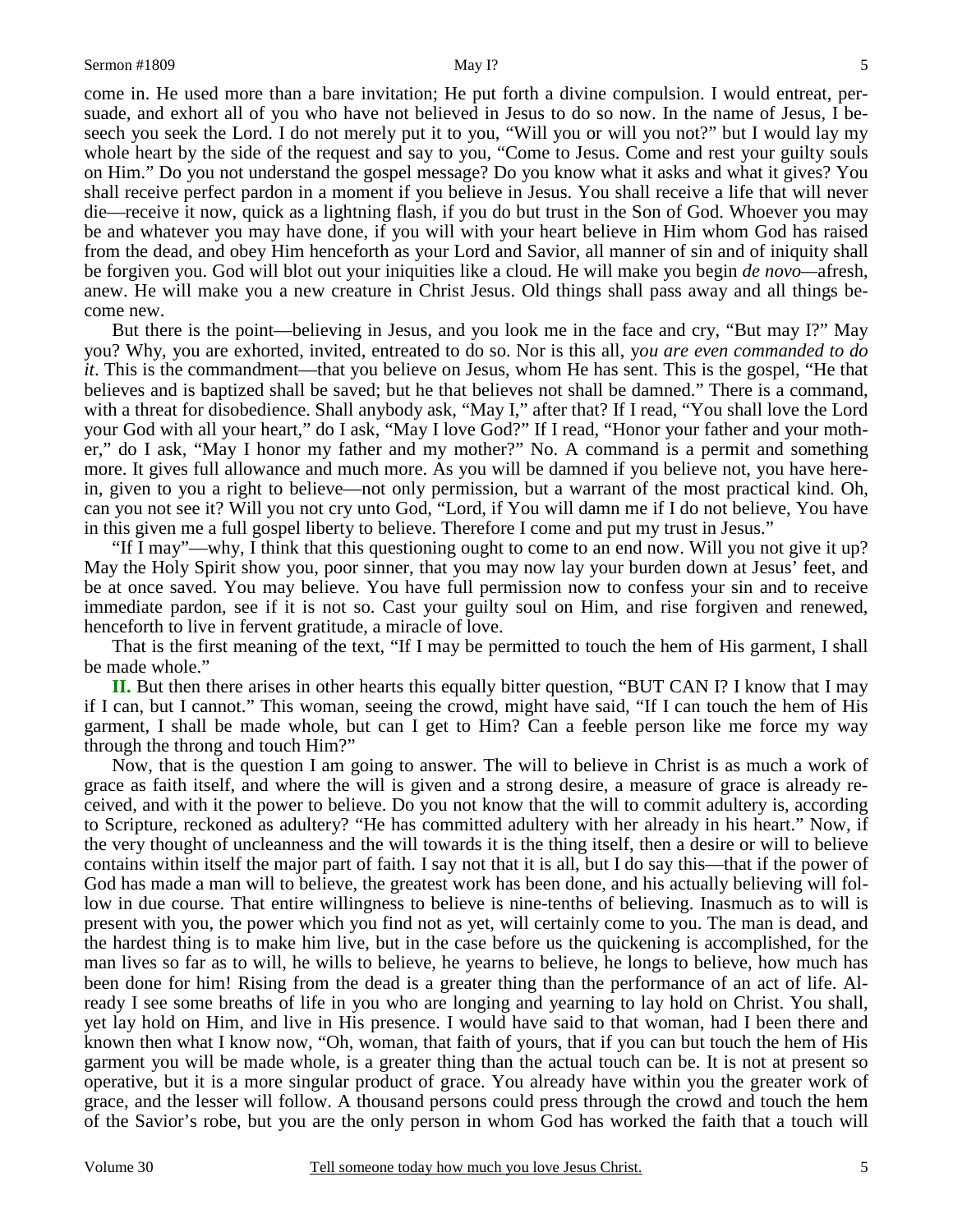make you whole. I might say of such a faith as that, 'Flesh and blood has not revealed it to you' and if you are in that condition, there is a very great work done in you already, and you need not doubt the possibility of your touching the sacred garment."

 But mark this; faith in Christ is the simplest action that anybody ever performs. It is the action of a child, indeed, it the action of a new-born babe in grace. A new-born babe never performs an action that is very complicated. We say, "Oh, it is such a babyish thing," meaning thereby that it is so small. Now, faith comes at the moment that the child is born into God's family; it is simultaneous with the new birth. One of the first signs and tokens of being born again is faith; therefore it must be a very, very simple thing. I venture to put it very plainly when I say that faith in Christ differs in no respect from faith in anybody else, except as to the person upon whom that faith is set. You believe in your mother, you may, in the same manner, believe in Jesus Christ, the Son of God. You believe in your friend, it is the same act that you have to do toward your higher and better friend. You believe the news that is commonly reported and printed in the daily journals; it is the same act which believes the Scripture, and the promise of God.

 The reason why faith in the Lord Jesus is a superior act to faith in anyone else lies in this fact—that it is a superior person whom you believe in, and superior news that you believe, and your natural heart is more adverse to believing in Jesus than to believing in anyone else. The Holy Spirit must teach your faith to grasp the high things of Christ Jesus, but that grasp is by the hand of a simple child-like faith. But it is the same faith, mark that. It is the gift of God in so far as this—that God gives you the understanding and the judgment to exercise it upon His Son, and to receive Him. The faith of a child in his father is almost always a wonderful faith; just the faith that we would ask for our Lord Jesus. Many children believe that there is no other man in the world so great and good, and right and kind and rich, and everything else as their father is, and if anybody were to say that their father was not as wonderful a man as Mr. Gladstone, or some other great statesman, they would become quite grieved, for if their father is not king, it is a mistake that he is not. Children think so of their parents, and that is the kind of faith we would have you exercise towards the Lord Jesus Christ, who deserves such confidence and much more. We should give to Jesus a faith by which we do Him honor and magnify Him exceedingly. As the child never thinks where the bread and butter is to come from tomorrow morning, and it never enters its little head to fret about where it will get new socks when the present ones are worn out, so must you trust in Jesus Christ for everything you want between here and heaven—trust Him without asking questions. He can and will provide. Just give yourself up to Him entirely, as a child gives itself up to a parent's care, and feels itself to be at ease. Oh, what a simple act it is!—this act of faith. I am sure that it must be a very simple act, and cannot require wisdom, and so forth, because I notice that it is the wise people that cannot do it, it is the strong people that cannot do it, and it is the people who are righteous in themselves that cannot reach it. Faith is a kind of act which is performed by those who are childlike in heart, which the world calls fools, and ridicule and persecutes for their folly. "Not many wise men after the flesh, not many mighty, not many noble, are called: but God has chosen the weak things of the world and base things, and things which are despised hath God chosen." There are persons with no education whatever, who just know their Bible is true, and have an abundant faith. They are poor in this world, but rich in faith. Happy people! Alas for those wise people whose wisdom prevents faith in Jesus! They have been to more than one university, and have earned all the degrees that carnal wisdom can bestow upon them, and yet they cannot believe in Jesus Christ, the Son of God. Oh, friend, do not think that faith is some difficult and puzzling thing, for then these senior wranglers and doctors of divinity would have it. It is the simplest act that the mind can perform. Just as I lean now with all my weight on this rail, and if it breaks I fall, so lean your full weight on Jesus Christ and that is faith. Just as a babe lies in its mother's bosom, unconscious of the thunderstorm, or of the rocking of the ship, quite safe and happy because it rests in the bosom of love, all fear and care laid aside because of that true heart which beats beneath, even so just cast yourself altogether upon Christ and that is all that you have to do—just, in fact, leave off doing—

> *"Cast your deadly doing down, Down at Jesus' feet. Stand in Him, in Him alone, Gloriously complete."*

6 Tell someone today how much you love Jesus Christ. Volume 30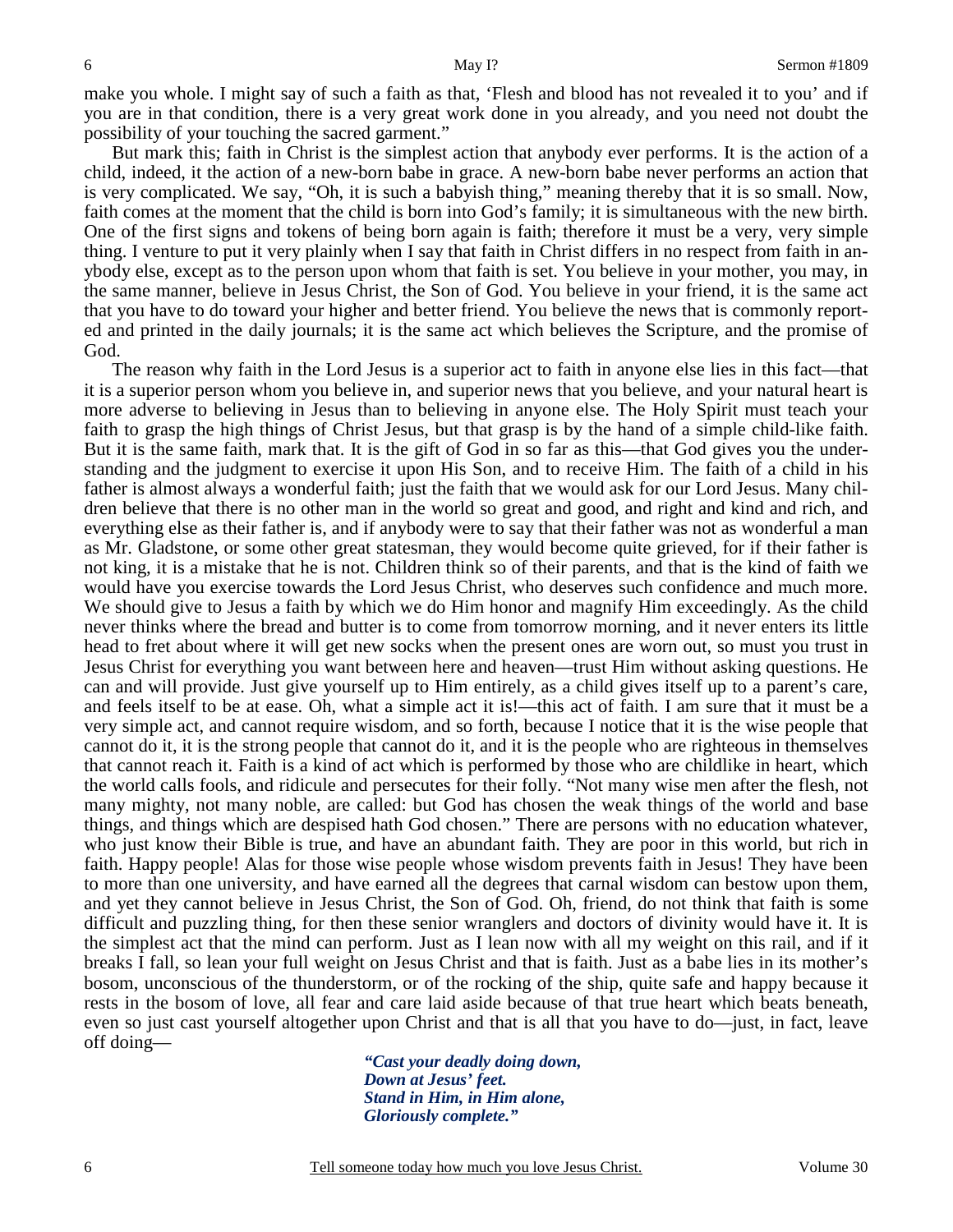"But shall I not have to do many good works?" asks one. You shall do as much as ever you like when you are once saved; but in this matter of your salvation you must fling all self-righteousness away as so much "devilry" that will ruin and injure you, and come simply to Christ, and Christ alone, and trust in Him.

 "Oh," says one, "I think I see a little light. If I am enabled—if I do but get power enough to trust in Jesus, I shall be made whole." I will ask you another question. Do you not know that *you are bound to believe in Christ*—that it is due to Christ that He is believed in? I would not make extensive claims upon your faith for myself. Often have I said to friends who have told me that they could not believe in Christ, "Could you believe in *me?* If I were to tell you that I would do such and such things, would you believe it?" "Oh yes, sir." "If anyone were to say that he did not believe what I said, how would you feel?" "I should feel very indignant, for I feel that I can trust you, indeed I cannot help trusting you." When I receive such confidence from one of my fellow creatures, I feel that it is cruelly wrong for the same person to say, "I cannot trust Christ." Oh, beloved, not believe Jesus! When did He lie? "Oh, but I cannot trust Him." Not trust Him? What madness is this! And did He die in very truth? Did He seal His life's witness with His heart's blood, and can you not believe Him? My own conviction is that a great many of you can, and that already, to a large extent, you do; only you are looking for signs and wonders which will never come. Why not exert that power a little farther? The Spirit of God has given to you a measure of faith; oh, believe more fully, more unreservedly. Why, I know that you shivered just now at the very thought of doubting Christ. You felt how unjust and wrong it was, there is latent in you already a faith in Him. "He that believes not God has made Him a liar." Would you make Christ a liar? Dear hearts, I know that you would not. Although you say that you dare not trust Him, yet you know that He is no liar, and you know that He is able to save you. What a strange state your mind has reached. How bewildered and befogged you are, for already I think, as a looker-on, I can see that there is within your soul a real faith in Jesus Christ, and yet what doubts distract you. Why not bring faith to the front and say, "I do believe, I will believe, that the Christ who is the Son of the Highest, and who died for the guilt of men, is able to save those that trust Him, and therefore I trust Him to save me. Sink or swim I trust Him. Lost or saved I will trust Him. Just as I am, with no other plea but that I am sure that He is able and willing to save, I cast my guilty soul on Him." You have the power to trust Jesus when you have already yielded to the conviction that He is worthy to be trusted. You have but to push to its practical conclusion what God the Holy Spirit has already worked in many of you, and you will at once find peace.

 Still, if you think that there is something that prevents your having faith in Christ, though you know that if you had it you would be saved, I do earnestly entreat you not to remain content for a single hour without a full, complete, and saving faith in Christ, for if you die unbelievers you are lost, and lost forever. Your only safety lies in believing in the Lord Jesus Christ with all your heart, and obeying His commandments. Therefore use what common sense would suggest to you as the means for obtaining faith. If I were told in the vestry after service something by a true friend whose word I could not doubt, and yet if what he said seemed incredible, I would express to him a wish to believe it. I would not wish to imply for a moment that *he* was not truthful, but somehow I find it difficult to believe the remarkable statement that he made. What should I do in this case? If it were pressing that I should believe his statement, I would ask him, "How did you come by the information? Where did you hear or read it? What are the precise facts?" Perhaps the moment that he mentioned where he got it from I would conclude at once that the wonderful statement was unquestionably correct. Or if he said, "Well, I give it to you on my own authority, but if you want any further information, you can get it by reading such and such a document, here is the document."—Why, I would read it directly. I would read it with a good deal of happy prejudice in favor of my faithful friend. Anyhow, I would read it to see whether I could fully believe what he said, because I would be sure that he would not intentionally deceive me. Now, if there is anything in the teaching of the Lord Jesus Christ, or anything about Him that you question, let me invite you to read over the four gospels again, especially the story of His crucifixion. That cross of His is a very wonderful thing, for not only does it save those who have faith in it, but it breeds faith in those who look at it—

> *"When I see Him wounded, bleeding, Dying on the accursed tree, Then I feel my heart believing That He suffered thus for me."*